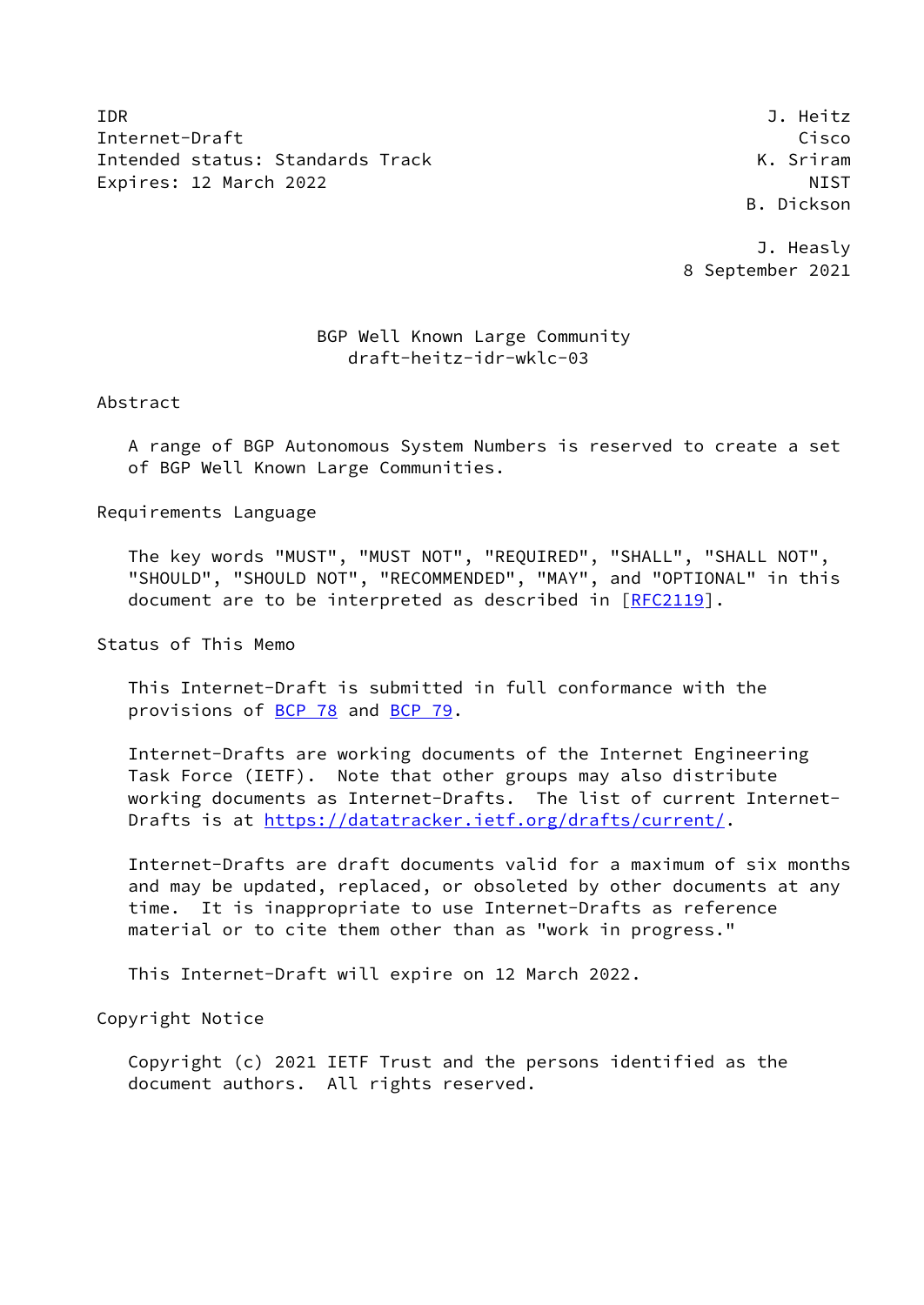<span id="page-1-1"></span>Internet-Draft Well Known Large Community September 2021

This document is subject to [BCP 78](https://datatracker.ietf.org/doc/pdf/bcp78) and the IETF Trust's Legal Provisions Relating to IETF Documents ([https://trustee.ietf.org/](https://trustee.ietf.org/license-info) [license-info](https://trustee.ietf.org/license-info)) in effect on the date of publication of this document. Please review these documents carefully, as they describe your rights and restrictions with respect to this document. Code Components extracted from this document must include Simplified BSD License text as described in Section 4.e of the **[Trust Legal Provisions](https://trustee.ietf.org/license-info)** and are provided without warranty as described in the Simplified BSD License.

Table of Contents

|  | 1. Introduction $\ldots \ldots \ldots \ldots \ldots \ldots \ldots \ldots \ldots$ |  |  |  |  |  |  |  |  |  |  |  |  |
|--|----------------------------------------------------------------------------------|--|--|--|--|--|--|--|--|--|--|--|--|
|  |                                                                                  |  |  |  |  |  |  |  |  |  |  |  |  |
|  |                                                                                  |  |  |  |  |  |  |  |  |  |  |  |  |
|  |                                                                                  |  |  |  |  |  |  |  |  |  |  |  |  |
|  |                                                                                  |  |  |  |  |  |  |  |  |  |  |  |  |
|  |                                                                                  |  |  |  |  |  |  |  |  |  |  |  |  |
|  |                                                                                  |  |  |  |  |  |  |  |  |  |  |  |  |
|  |                                                                                  |  |  |  |  |  |  |  |  |  |  |  |  |
|  |                                                                                  |  |  |  |  |  |  |  |  |  |  |  |  |

## <span id="page-1-0"></span>[1](#page-1-0). Introduction

The Global Administrator field of the BGP Large community [[RFC8092](https://datatracker.ietf.org/doc/pdf/rfc8092)] is an Autonomous System Number (ASN). To create a set of Well Known Large Communities, a set of ASNs must be reserved for them, such that a real ASN in the Global Administrator field cannot be mistaken for a Well Known Large Community.

<span id="page-1-2"></span>[2](#page-1-2). Encoding

 Each BGP Well Known Large Community value is encoded as a 12-octet quantity, as follows:

0 1 2 3 0 1 2 3 4 5 6 7 8 9 0 1 2 3 4 5 6 7 8 9 0 1 2 3 4 5 6 7 8 9 0 1 +-+-+-+-+-+-+-+-+-+-+-+-+-+-+-+-+-+-+-+-+-+-+-+-+-+-+-+-+-+-+-+-+ |1 1 1 1 0 1| T | WKLC ID | Data 1 | +-+-+-+-+-+-+-+-+-+-+-+-+-+-+-+-+-+-+-+-+-+-+-+-+-+-+-+-+-+-+-+-+ | **Data 2** | **Data 2** | **Data 2** | **Data 2** | *Data 2* **| <b>***Parameters* **1** | **Parameters 1** | **Parameters 1** | **Parameters 1** | **Parameters 1** | **Parameters 1** | **Parameters 1** | **Parameters 1** | **Parameter**  +-+-+-+-+-+-+-+-+-+-+-+-+-+-+-+-+-+-+-+-+-+-+-+-+-+-+-+-+-+-+-+-+ | Data 3 | +-+-+-+-+-+-+-+-+-+-+-+-+-+-+-+-+-+-+-+-+-+-+-+-+-+-+-+-+-+-+-+-+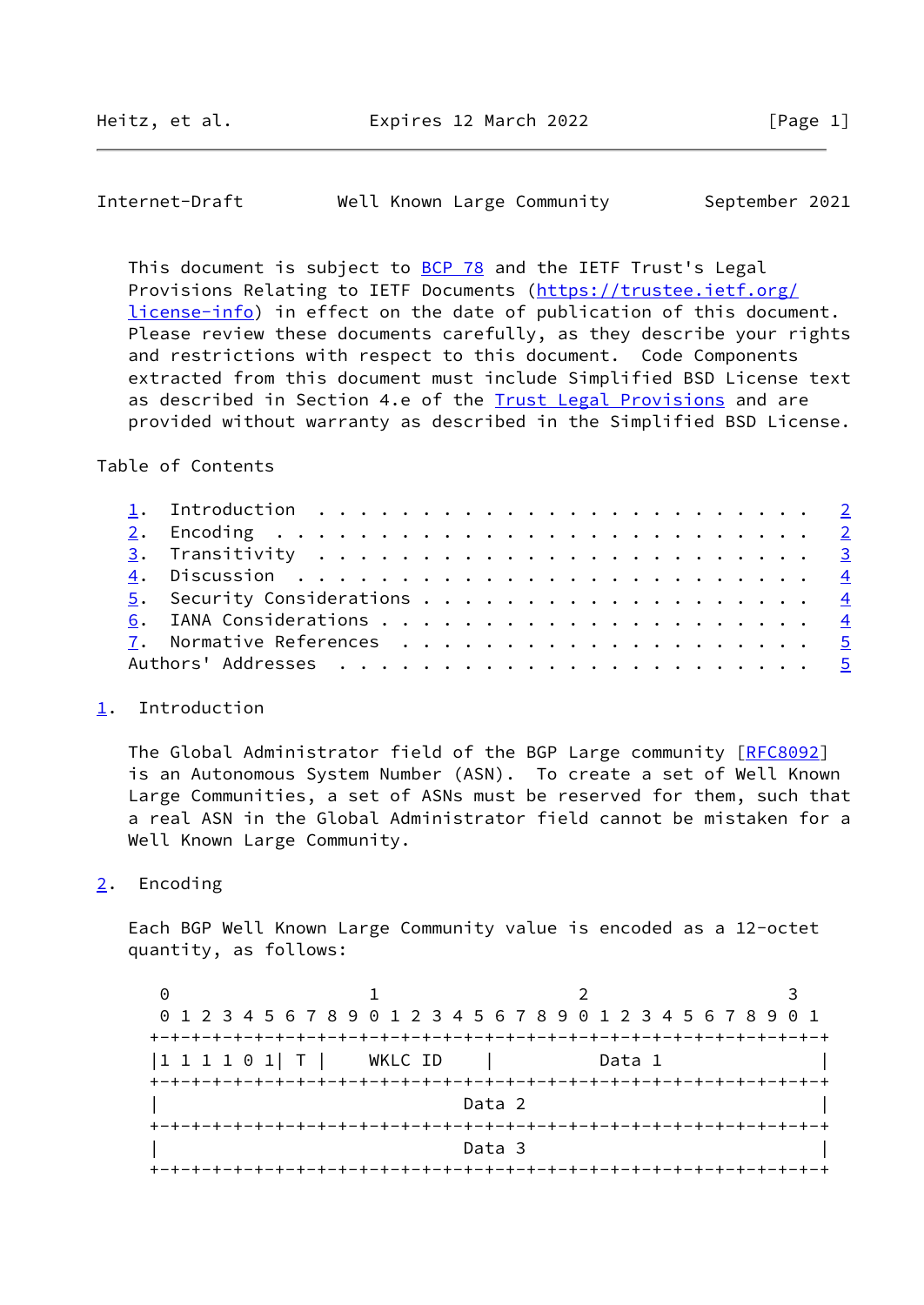The fields are as shown below:

 T - Transitivity field (2 bits). This is further described below.

<span id="page-2-1"></span>

| Heitz, et al.    | Expires 12 March 2022                                                                                                                                                                                                                                                                                                                                | [Page 2]       |
|------------------|------------------------------------------------------------------------------------------------------------------------------------------------------------------------------------------------------------------------------------------------------------------------------------------------------------------------------------------------------|----------------|
| Internet-Draft   | Well Known Large Community                                                                                                                                                                                                                                                                                                                           | September 2021 |
| WKLC ID -        | Well Known Large Community Identifier (1 octet).<br>See IANA Considerations. If an experimental type<br>is used, then it MUST NOT be hard coded in the BGP<br>speaker software; it MUST be configurable.<br>Different experiments can then run in the same<br>network without having to coordinate identifier<br>assignment during the coding stage. |                |
| Data $1, 2, 3 -$ | A 10 octet value specific to the WKLC. Data 1 is                                                                                                                                                                                                                                                                                                     |                |

- 16 bits long and Data 2 and Data 3 are 32 bits long each. The data portion is divided into the three fields only to encourage a canonical representation that follows [\[RFC8092](https://datatracker.ietf.org/doc/pdf/rfc8092)]. If any WKLC cannot make use of this data division, it is free to define another division.
- <span id="page-2-0"></span>[3](#page-2-0). Transitivity

 The Large Community path attribute is a transitive attribute. Thus, BGP speakers that do not implement the transitivity described here will transit the WKLC regardless. If such a speaker wishes not to receive a particular large community, it MUST filter it out using local policy. The transitivity field determines how BGP speakers transfer the WKLC across real Autonomous System (AS) boundaries. The values are:

- 0 Transitive: The WKLC is transitive across ASes.
- 1 Non-transitive: The WKLC is not transitive across ASes.
- 2 Administration Transitive: The WKLC is transitive across ASes under the same administration only. By default, every AS boundary is also an administration boundary. If an external BGP session is configured as a non-administrative boundary, then it will send and receive WKLCs with transitivity 2, else it will discard the WKLC from the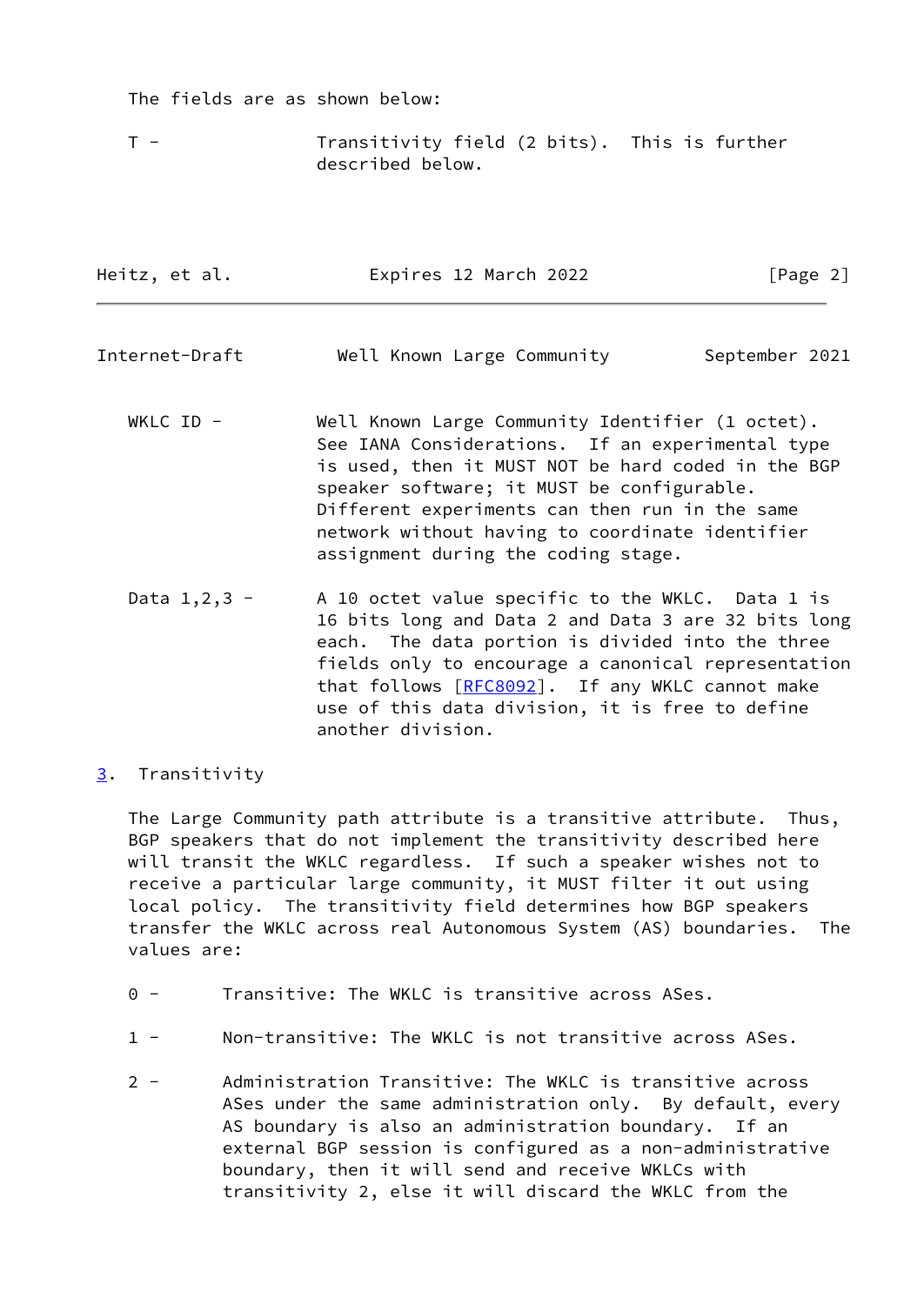UPDATE message.

 3 - One-time Transitive: The WKLC is transitive across ASes under the same administration and into an AS under the neighboring administration, but not into an AS under a further administration. A BGP speaker that receives a WKLC with transitivity 3 on an external BGP session on an administrative boundary SHOULD change the transitivity to 2.

Heitz, et al. **Expires 12 March 2022** [Page 3]

<span id="page-3-1"></span>Internet-Draft Well Known Large Community September 2021

## <span id="page-3-0"></span>[4](#page-3-0). Discussion

 A criterion considered important is the number of data octets available for any WKLC type. This is maximized to 10 at the expense of ASN space and type space.

 8 bits for the type is considered to be plenty. 255 types are more than enough for WKLC, considering how many extended community types have been used so far (22 at time of this publication). If a large set of types, each of which requires less than 10 octets of data, is required, then they can all be specified under a single type code and further distinguished by using the Data 1 field as a sub-type. An equivalent example is the EVPN Extended Community type, which defines further sub types.

 The range of AS numbers currently unallocated by IANA is 399,261 to 4,199,999,999. The WKLC reserves 67,108,864 AS numbers. That still leaves 4,132,491,874 unallocated AS numbers. For comparison, there are 94,968,317 AS numbers reserved for private use. Thus, the number of ASNs reserved for WKLCs is considered insignificant.

## <span id="page-3-2"></span>[5](#page-3-2). Security Considerations

 The BGP Large Community Path attribute is transitive. Thus, a BGP speaker that does not recognize the transitivity field may transmit the WKLC contrary to the advisement of the transitivity field. If a BGP speaker wishes not to receive any Large Community, it must continue to filter it in the same way it was doing before the transitivity field was introduced.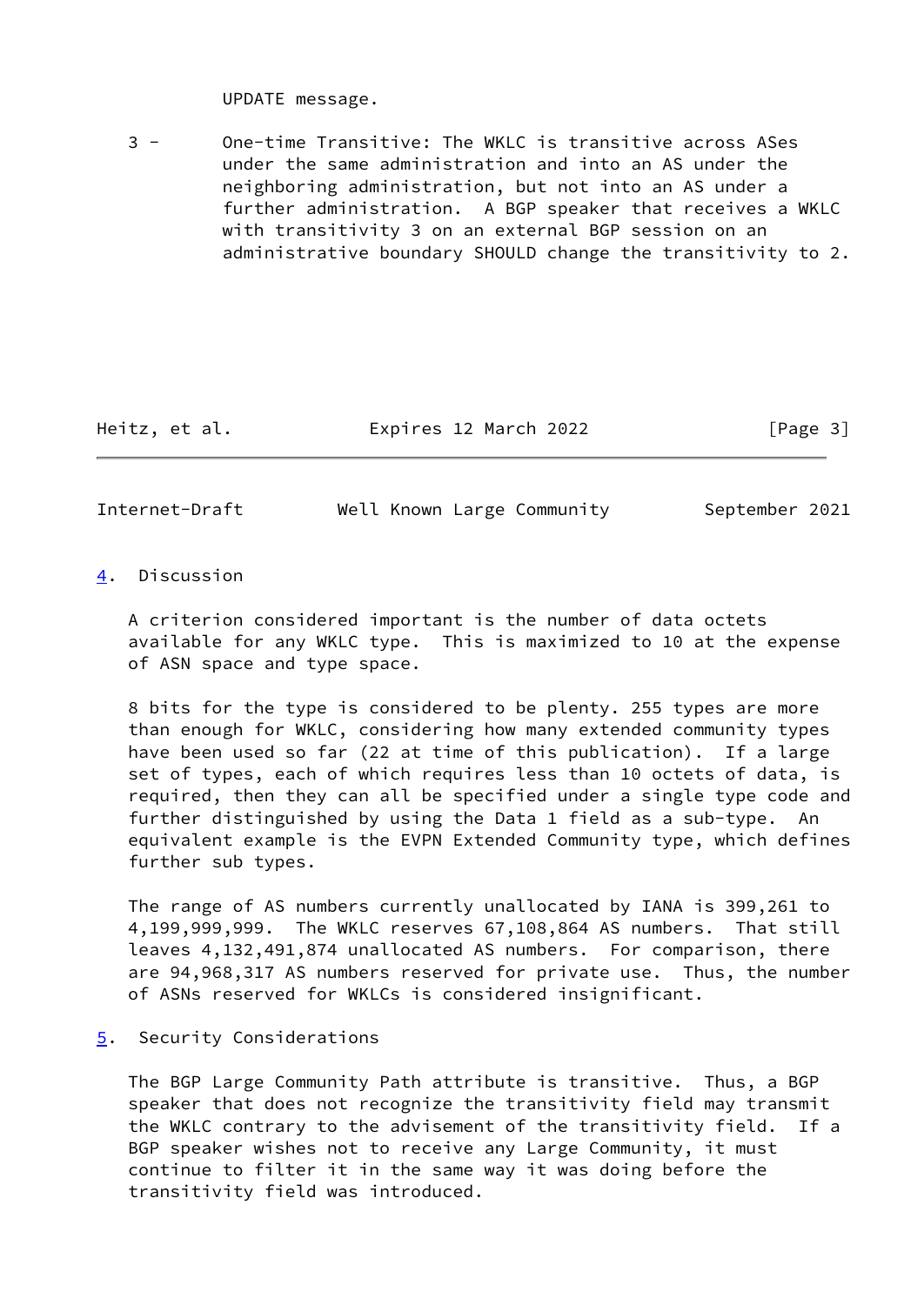In some cases, a received route that contains an AS number from the range assigned to WKLC in its AS PATH may be considered unusual. A receiving BGP speaker MAY drop such a received route in route-policy.

<span id="page-4-0"></span>[6](#page-4-0). IANA Considerations

 IANA is requested to assign the range 4093640704 (0xF4000000) to 4160749567 (0xF7FFFFFF) from the BGP ASN registry for BGP Well Known Large Communities.

 IANA is requested to create a registry of Well Known Large Communities in the range 0 to 255. Numbers from this registry are to be assigned in accordance with the policies defined in [\[RFC8126](https://datatracker.ietf.org/doc/pdf/rfc8126)]. The policies for the following number ranges are:

 0-63 - RFC Required 64-223 - First Come First Served

| Expires 12 March 2022<br>Heitz, et al. | [Page 4] |  |
|----------------------------------------|----------|--|
|----------------------------------------|----------|--|

<span id="page-4-2"></span>Internet-Draft Well Known Large Community September 2021

- 224-255 Experimental
- <span id="page-4-1"></span>[7](#page-4-1). Normative References
	- [RFC2119] Bradner, S., "Key words for use in RFCs to Indicate Requirement Levels", [BCP 14](https://datatracker.ietf.org/doc/pdf/bcp14), [RFC 2119](https://datatracker.ietf.org/doc/pdf/rfc2119), DOI 10.17487/RFC2119, March 1997, <[https://www.rfc-editor.org/info/rfc2119>](https://www.rfc-editor.org/info/rfc2119).
	- [RFC8092] Heitz, J., Ed., Snijders, J., Ed., Patel, K., Bagdonas, I., and N. Hilliard, "BGP Large Communities Attribute", [RFC 8092,](https://datatracker.ietf.org/doc/pdf/rfc8092) DOI 10.17487/RFC8092, February 2017, <[https://www.rfc-editor.org/info/rfc8092>](https://www.rfc-editor.org/info/rfc8092).
	- [RFC8126] Cotton, M., Leiba, B., and T. Narten, "Guidelines for Writing an IANA Considerations Section in RFCs", [BCP 26](https://datatracker.ietf.org/doc/pdf/bcp26), [RFC 8126,](https://datatracker.ietf.org/doc/pdf/rfc8126) DOI 10.17487/RFC8126, June 2017, <[https://www.rfc-editor.org/info/rfc8126>](https://www.rfc-editor.org/info/rfc8126).

Authors' Addresses

Jakob Heitz